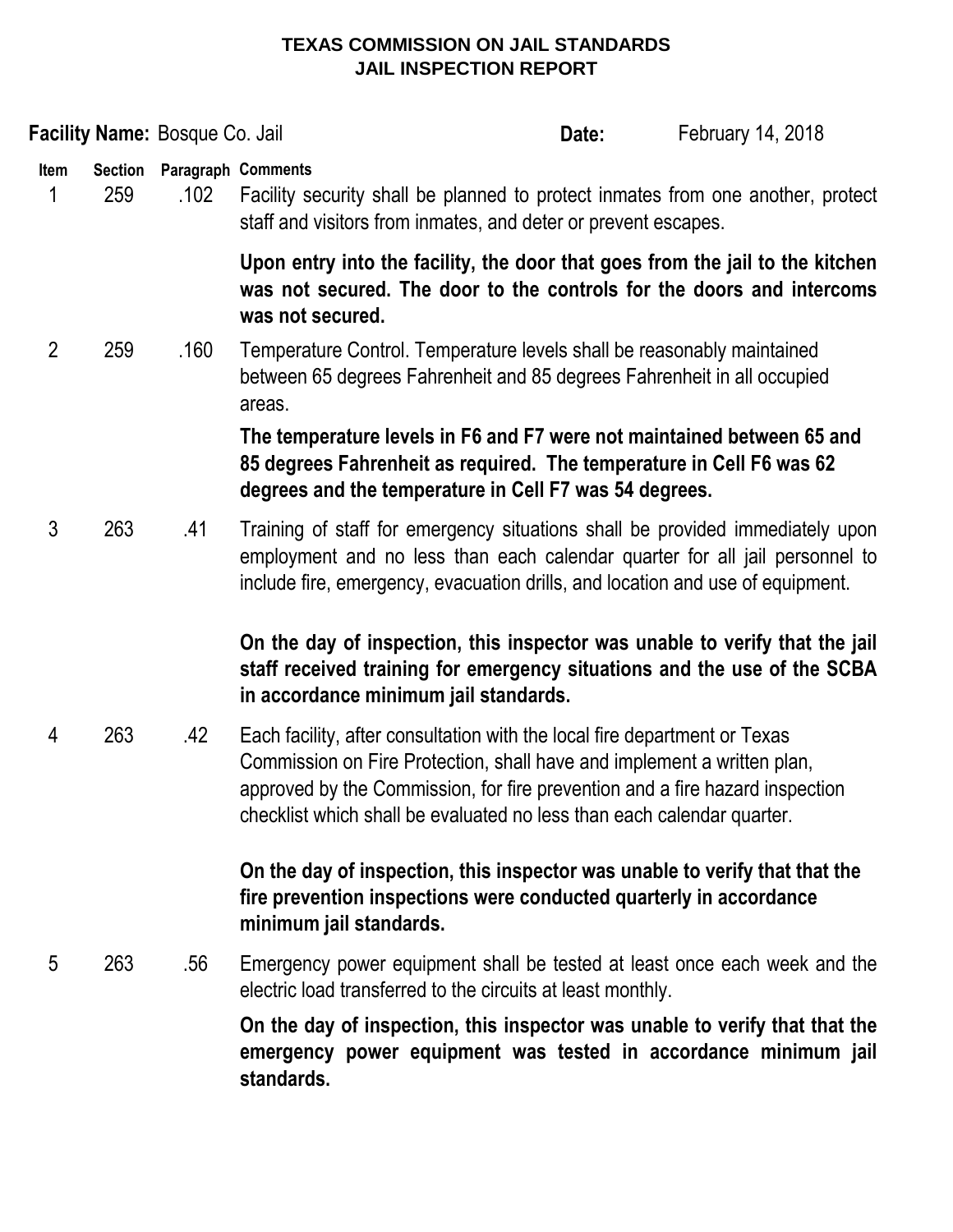#### **TEXAS COMMISSION ON JAIL STANDARDS JAIL INSPECTION REPORT**

6 271 .1(b)(2) Initial Custody Assessment. To be completed on all newly admitted inmates prior to housing assignments to determine custody levels.

# **After a review of a random selection of 4 files, it was determined that not all inmates are being classified prior to housing.**

7 271 .1(b)(3) (3) Custody Reassessment/Review. A custody reassessment shall be conducted within 30 - 90 days of the Initial Custody Assessment and immediately upon any disciplinary action and/or change in legal status which would affect classification. A documented classification review to determine the necessity for a complete reassessment shall be conducted every 30 - 90 days thereafter.

# **After a review of a random selection of 4 files, it was determined that not all inmates are being reassessed within 30 days and/or reassessed within 30-90 days thereafter.**

8 273 .5(a)(1) Training. Provisions for staff training (including frequency and duration) on the procedures for recognition, supervision, documentation, and handling of inmates who are mentally disabled and/or potentially suicidal. Supplemental training should be provided to those staff members responsible for intake screening;

# **On the day of inspection, there was no documentation available to verify that jailers received suicide prevention training in accordance with the facilities approved operational plan.**

9 273 .5(a)(2) Identification. Procedures for intake screening to identify inmates who are known to be or observed to be mentally disabled and/or potentially suicidal and procedures for compliance with Code of Criminal Procedure Article 16.22 and referrals to available mental health officials;

> **After a review of inmate medical files, it was determined that the magistrate is not being notified in accordance with the screening form and Article 16.22 of the CCP. There was no documentation to verify that the magistrate was notified as well.**